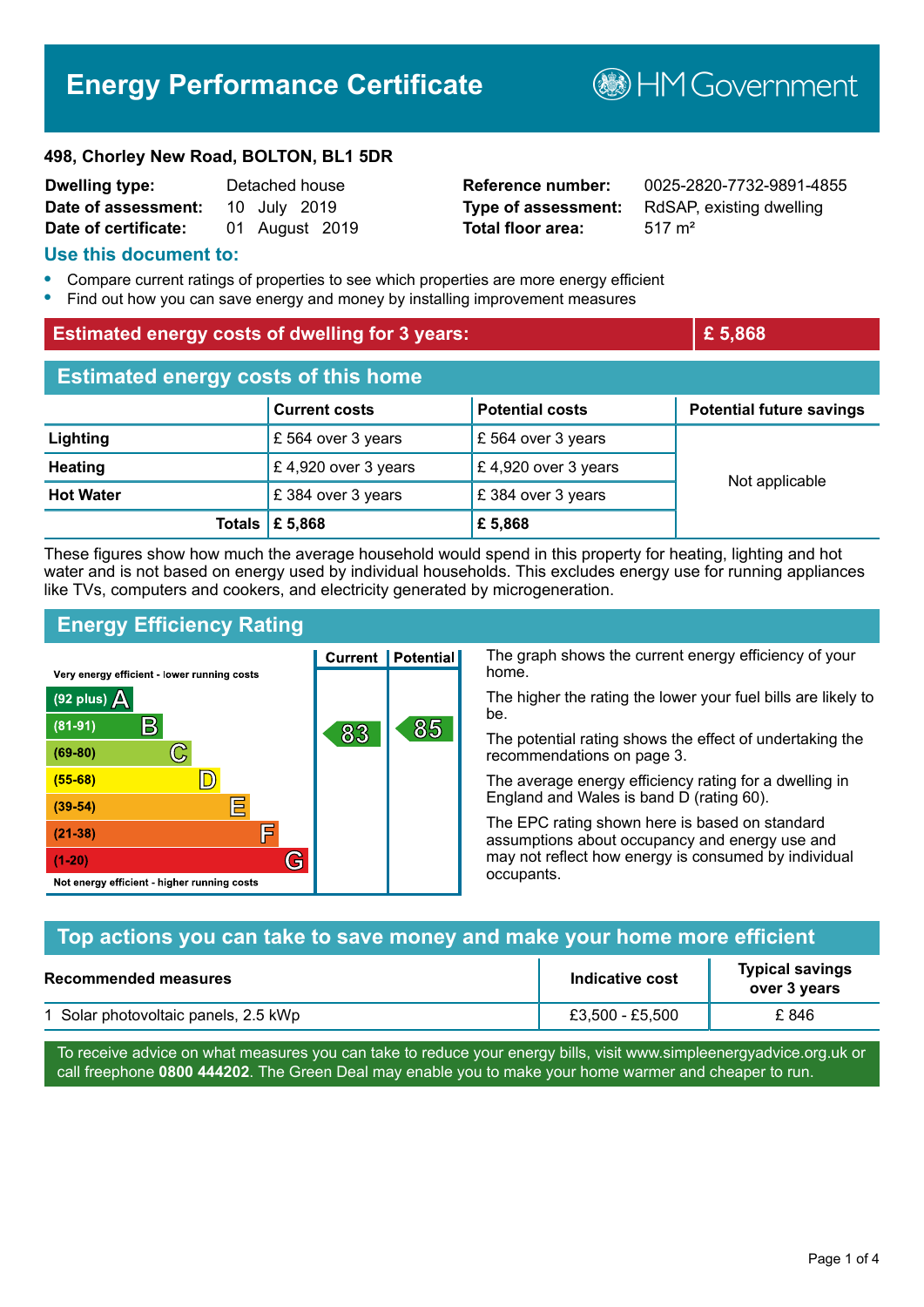### **Summary of this home's energy performance related features**

| <b>Element</b>        | <b>Description</b>                         | <b>Energy Efficiency</b> |
|-----------------------|--------------------------------------------|--------------------------|
| Walls                 | Cavity wall, as built, insulated (assumed) | *****                    |
| Roof                  | Pitched, 300 mm loft insulation            | *****                    |
|                       | Roof room(s), insulated (assumed)          | *****                    |
| Floor                 | Solid, insulated (assumed)                 |                          |
| <b>Windows</b>        | Fully triple glazed                        | ★★★★☆                    |
| Main heating          | Boiler and underfloor heating, mains gas   | ★★★★☆                    |
| Main heating controls | Time and temperature zone control          | *****                    |
| Secondary heating     | None                                       |                          |
| Hot water             | From main system                           | ★★★★☆                    |
| Lighting              | Low energy lighting in all fixed outlets   | *****                    |

Current primary energy use per square metre of floor area: 106 kWh/m² per year

The assessment does not take into consideration the physical condition of any element. 'Assumed' means that the insulation could not be inspected and an assumption has been made in the methodology based on age and type of construction.

#### **Low and zero carbon energy sources**

Low and zero carbon energy sources are sources of energy that release either very little or no carbon dioxide into the atmosphere when they are used. Installing these sources may help reduce energy bills as well as cutting carbon. There are none provided for this home.

# **Your home's heat demand**

For most homes, the vast majority of energy costs derive from heating the home. Where applicable, this table shows the energy that could be saved in this property by insulating the loft and walls, based on typical energy use (shown within brackets as it is a reduction in energy use).

| <b>Heat demand</b>           | <b>Existing dwelling</b> | Impact of loft<br>insulation | Impact of cavity<br>wall insulation | Impact of solid<br>wall insulation |
|------------------------------|--------------------------|------------------------------|-------------------------------------|------------------------------------|
| Space heating (kWh per year) | 36,076                   | N/A                          | N/A                                 | N/A                                |
| Water heating (kWh per year) | 2,805                    |                              |                                     |                                    |

You could receive Renewable Heat Incentive (RHI) payments and help reduce carbon emissions by replacing your existing heating system with one that generates renewable heat, subject to meeting minimum energy efficiency requirements. The estimated energy required for space and water heating will form the basis of the payments. For more information, search for the domestic RHI on the www.gov.uk website.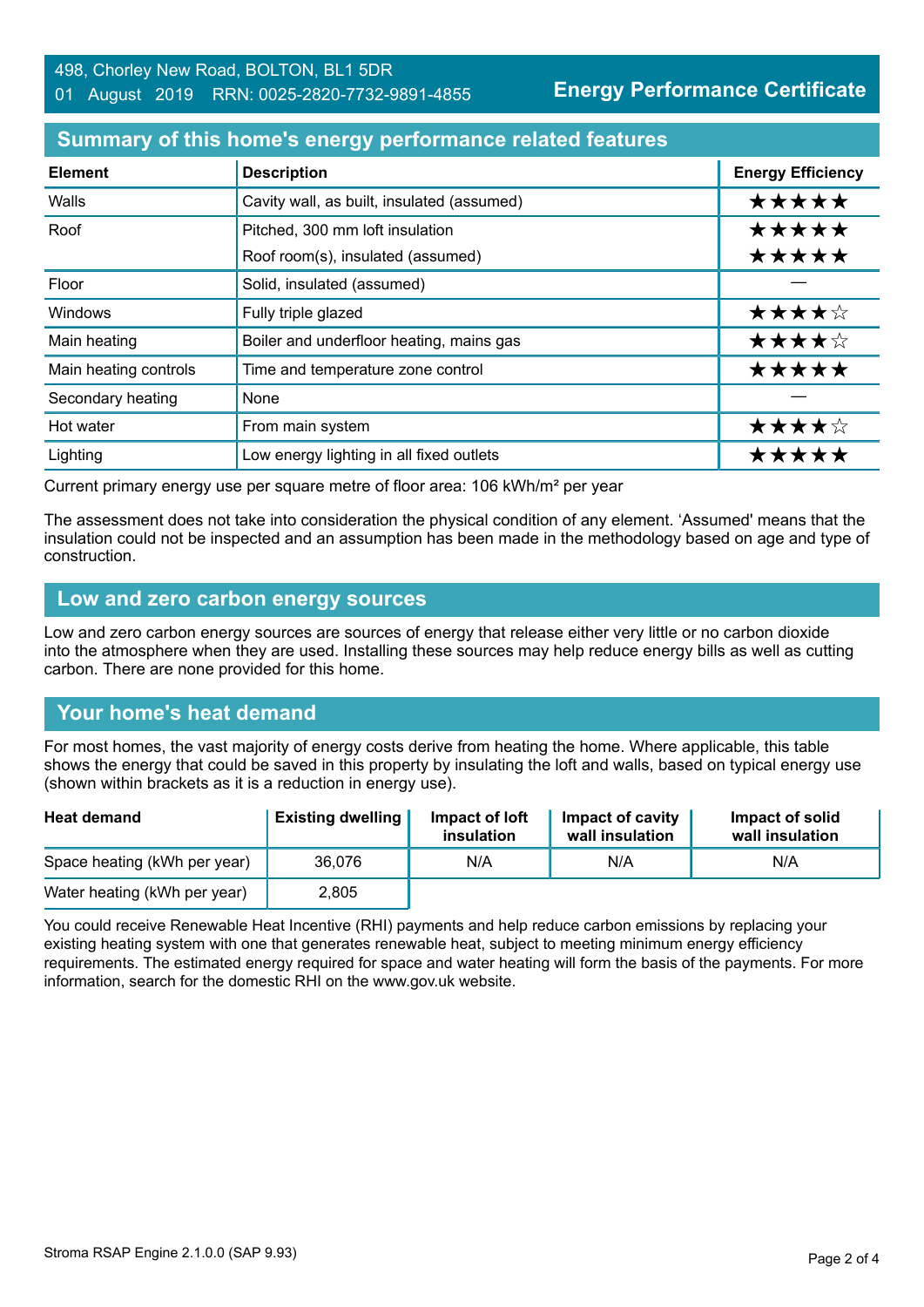#### 498, Chorley New Road, BOLTON, BL1 5DR 01 August 2019 RRN: 0025-2820-7732-9891-4855

#### **Recommendations**

The measures below will improve the energy performance of your dwelling. The performance ratings after improvements listed below are cumulative; that is, they assume the improvements have been installed in the order that they appear in the table. To receive advice on what measures you can take to reduce your energy bills, visit www.simpleenergyadvice.org.uk or call freephone 0800 444202. Before installing measures, you should make sure you have secured the appropriate permissions, where necessary. Such permissions might include permission from your landlord (if you are a tenant) or approval under Building Regulations for certain types of work.

| Recommended measures \             | Indicative cost | <b>Typical savings</b><br>per year | <b>Rating after</b><br><b>improvement</b> |
|------------------------------------|-----------------|------------------------------------|-------------------------------------------|
| Solar photovoltaic panels, 2.5 kWp | £3,500 - £5,500 | £ 282                              | <b>B85</b>                                |

# **Financial Support and the Green Deal**

Green Deal Finance allows you to pay for some of the cost of your improvements in instalments under a Green Deal Plan (note that this is a credit agreement, but with instalments being added to the electricity bill for the property). The availability of a Green Deal Plan will depend upon your financial circumstances. There is a limit to how much Green Deal Finance can be used, which is determined by how much energy the improvements are estimated to **save** for a 'typical household'.

You may also be able to obtain support towards repairs or replacements of heating systems and/or basic insulation measures under the ECO scheme, provided that you are in receipt of qualifying benefits or tax credits. To learn more about this scheme and the rules about eligibility, visit www.simpleenergyadvice.org.uk or call freephone **0800 444202** for England and Wales.